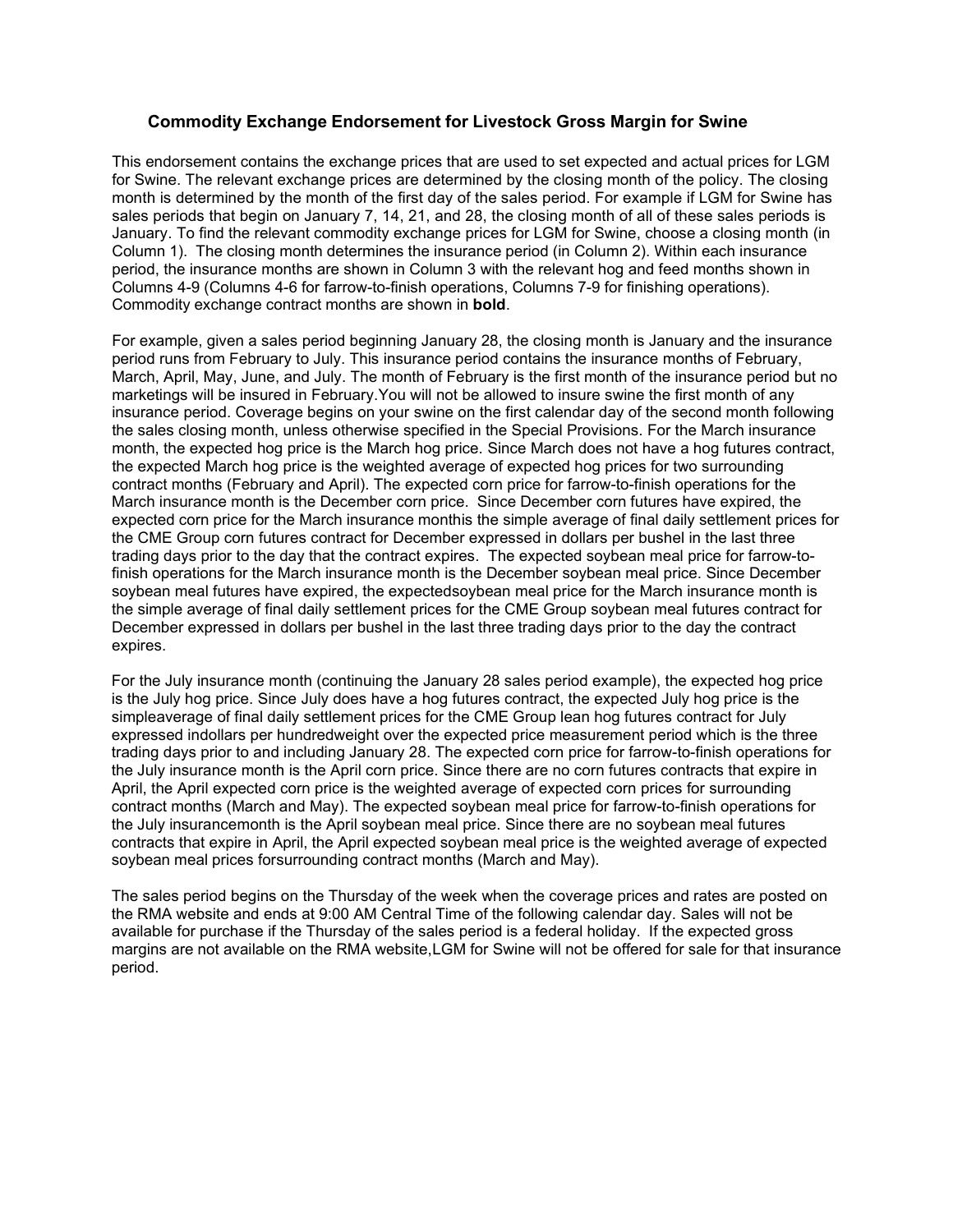| Column 1 | Column <sub>2</sub>            | Column 3  | Column 4         | Column 5          | Column 6        | Column <sub>7</sub>  | Column 8          | Column 9         |
|----------|--------------------------------|-----------|------------------|-------------------|-----------------|----------------------|-------------------|------------------|
| Sales    |                                |           | Farrow-to-Finish |                   |                 | <b>SEW/Finishing</b> |                   |                  |
|          | Closing Month Insurance Period | Insurance | <b>Hog Price</b> | <b>Feed Price</b> |                 | Hog Price            | <b>Feed Price</b> |                  |
|          |                                | Month     |                  | Corn              | Soybean Meal    |                      | Corn              | Soybean Meal     |
| January  | February - July                | March     | March            | <b>December</b>   | <b>December</b> | March                | January           | January          |
|          |                                | April     | <b>April</b>     | January           | January         | <b>April</b>         | February          | February         |
|          |                                | May       | May              | February          | February        | May                  | <b>March</b>      | <b>March</b>     |
|          |                                | June      | June             | <b>March</b>      | <b>March</b>    | June                 | April             | April            |
|          |                                | July      | July             | April             | April           | July                 | May               | <b>May</b>       |
| February | March - August                 | April     | <b>April</b>     | January           | January         | <b>April</b>         | February          | February         |
|          |                                | May       | <b>May</b>       | February          | February        | May                  | <b>March</b>      | <b>March</b>     |
|          |                                | June      | June             | <b>March</b>      | <b>March</b>    | June                 | April             | April            |
|          |                                | July      | July             | April             | April           | July                 | <b>May</b>        | <b>May</b>       |
|          |                                | August    | <b>August</b>    | <b>May</b>        | <b>May</b>      | <b>August</b>        | June              | June             |
| March    | April - September              | May       | <b>May</b>       | February          | February        | May                  | <b>March</b>      | <b>March</b>     |
|          |                                | June      | June             | <b>March</b>      | <b>March</b>    | June                 | April             | April            |
|          |                                | July      | July             | April             | April           | July                 | <b>May</b>        | <b>May</b>       |
|          |                                | August    | <b>August</b>    | <b>May</b>        | <b>May</b>      | <b>August</b>        | June              | June             |
|          |                                | September | September        | June              | June            | September            | July              | July             |
| April    | May - October                  | June      | June             | <b>March</b>      | <b>March</b>    | June                 | April             | April            |
|          |                                | July      | July             | April             | April           | July                 | <b>May</b>        | <b>May</b>       |
|          |                                | August    | <b>August</b>    | <b>May</b>        | May             | <b>August</b>        | June              | June             |
|          |                                | September | September        | June              | June            | September            | July              | July             |
|          |                                | October   | October          | July              | July            | October              | August            | <b>August</b>    |
| May      | June - November                | July      | July             | April             | April           | July                 | <b>May</b>        | <b>May</b>       |
|          |                                | August    | <b>August</b>    | <b>May</b>        | <b>May</b>      | <b>August</b>        | June              | June             |
|          |                                | September | September        | June              | June            | September            | July              | July             |
|          |                                | October   | October          | July              | July            | October              | August            | <b>August</b>    |
|          |                                | November  | November         | August            | <b>August</b>   | November             | <b>September</b>  | September        |
| June     | July - December                | August    | <b>August</b>    | <b>May</b>        | May             | <b>August</b>        | June              | June             |
|          |                                | September | September        | June              | June            | September July       |                   | July             |
|          |                                | October   | October          | July              | July            | October              | August            | <b>August</b>    |
|          |                                | November  | November         | August            | <b>August</b>   | November             | <b>September</b>  | <b>September</b> |
|          |                                | December  | <b>December</b>  | <b>September</b>  | September       | December October     |                   | <b>October</b>   |

Table 1. Cycles within the insurance period for LGM for Swine Insurance